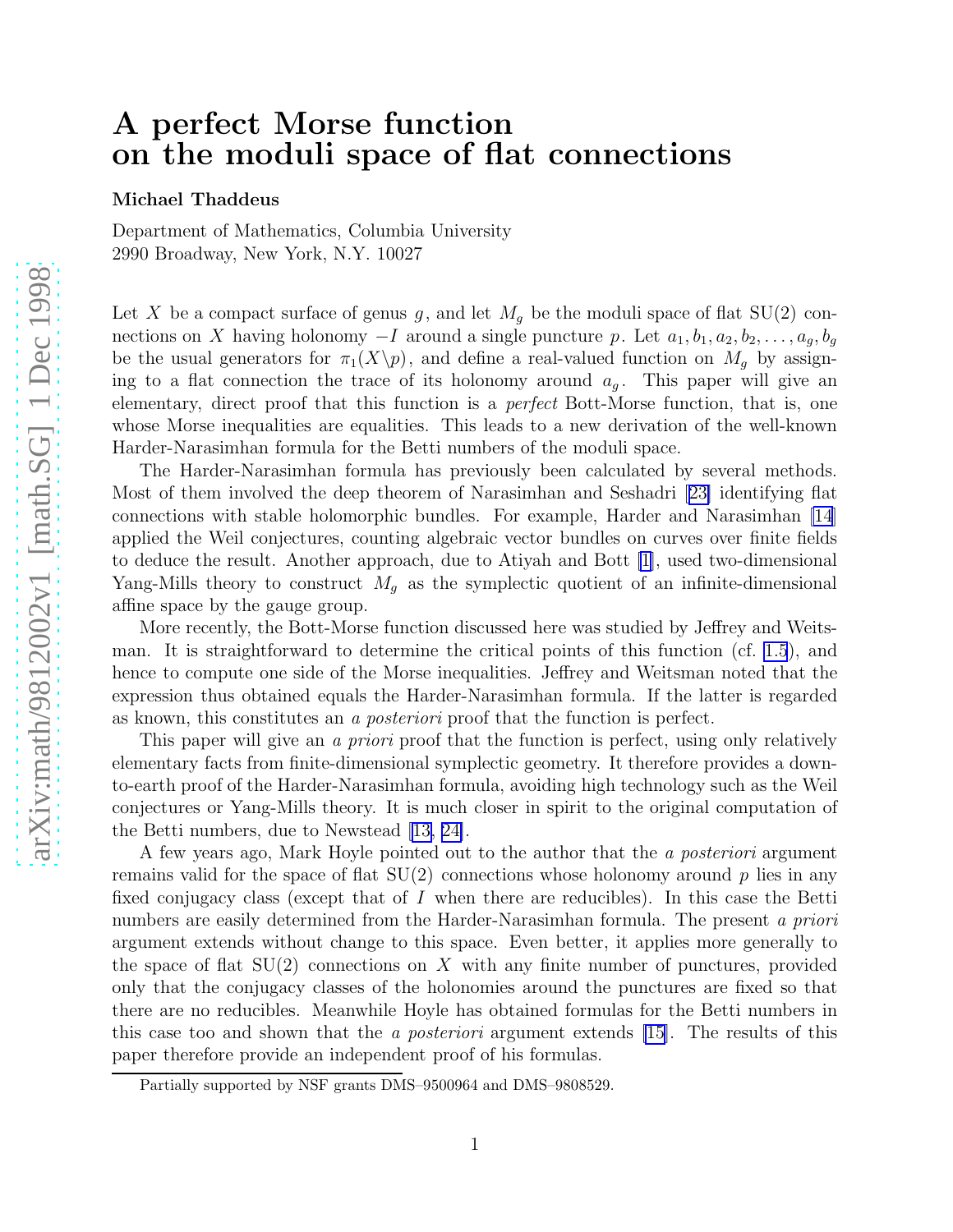<span id="page-1-0"></span>A natural question for further investigation is how much can be said for other Lie groups than SU(2). One could replace the trace with any real-valued smooth class function. The proof of the main theorem does not carry over in full, but it might imply some partial results. Furthermore, the a posteriori question should be tractable.

The organization of the paper is simple. Section 1 reviews what little background material is needed: the construction of the moduli space as a space of representations of  $\pi_1(X)$ , and some results of Goldman and Frankel. The main theorem is stated, and the Poincaré polynomial of the moduli space is derived. Section [2](#page-3-0) describes the spectral sequence, canonically associated to a Bott-Morse function  $f : M \to \mathbb{R}$ , which abuts to  $H^*(M, \mathbb{Q})$ . Section [3](#page-4-0) is devoted to the proof of the main theorem. The basic strategy is to prove that all differentials vanish in the spectral sequence by combining the perfection of moment maps with a parity argument. Section [4](#page-8-0) explains how to generalize the main theorem to the case of a surface with many punctures, recovering the formulas of Hoyle. Finally, §[5](#page-11-0) explains why the methods of §§[2](#page-3-0) and [3](#page-4-0) immediately show that the integral cohomology is torsion-free, and yield information about the U(2) case as well.

Unless otherwise specified, all cohomology is with rational coefficients.

This work was announced in lectures given in Odense and Barcelona[[26\]](#page-13-0). I wish to apologize for the delay in publication.

I am very grateful to Kenji Fukaya, Mark Hoyle, Michael Hutchings, Lisa Jeffrey, Tom Mrowka, and Jonathan Weitsman for helpful discussions. I especially thank Hoyle for providing me with a copy of his paper[[15\]](#page-13-0) in advance of publication.

# 1 The moduli space of flat SU(2) connections

The moduli space  $M_g$  which interests us can be defined simply as follows. Let  $\mu_g : \mathrm{SU}(2)^{2g} \to$  $SU(2)$  be given by  $(A_1, B_1, \ldots, A_g, B_g) \mapsto -\prod_i [A_i, B_i]$ . Then I is a regular value of  $\mu_g$ . (This was first shown by Igusa [\[16\]](#page-13-0); it is also a special case of Proposition [4.1](#page-8-0) below.) Hence  $\mu_g^{-1}(I)$  is smooth; moreover  $SU(2)/\pm I$  acts freely on it by conjugation, so  $M_g =$  $\mu_g^{-1}(I) / SU(2)$  is a smooth compact 6g – 6-dimensional manifold.

At any point  $\rho \in M_q$ , the tangent space is naturally isomorphic to the first cohomology of the complex

$$
\mathfrak{su}(2)\longrightarrow \mathfrak{su}(2)^{2g}\longrightarrow \mathfrak{su}(2),
$$

where the former map is the derivative of conjugation at  $(A_i, B_i)$ , and the latter is the derivative of  $\mu_g$ . Choose any representative for  $\rho$  in  $\mu_g^{-1}(I)$  and, by abuse of notation, denote it again by  $\rho$ . Then ad  $\rho$  defines a representation of  $\pi_1(X)$  on  $\mathfrak{su}(2)$ , and the cohomology mentioned above is none other than the group cohomology  $H^1(\pi_1(X), \mathrm{ad}\,\rho)$ .

Since X is an Eilenberg-Mac Lane space,  $H^2(\pi_1(X), \mathbb{R}) = H^2(X, \mathbb{R}) = \mathbb{R}$ . Combining the cup product with the symmetric form  $\langle a, b \rangle = -\frac{1}{2}$  $\frac{1}{2}$  tr *ab* gives a non-degenerate antisymmetric map

$$
H^1(\mathrm{ad}\,\rho)\otimes H^1(\mathrm{ad}\,\rho)\stackrel{\cup}{\longrightarrow}H^2(\mathrm{ad}\,\rho\otimes\mathrm{ad}\,\rho)\stackrel{\langle\ ,\ \rangle}{\longrightarrow}H^2(\mathbb{R})=\mathbb{R},
$$

which determines a non-degenerate 2-form on  $M<sub>g</sub>$ .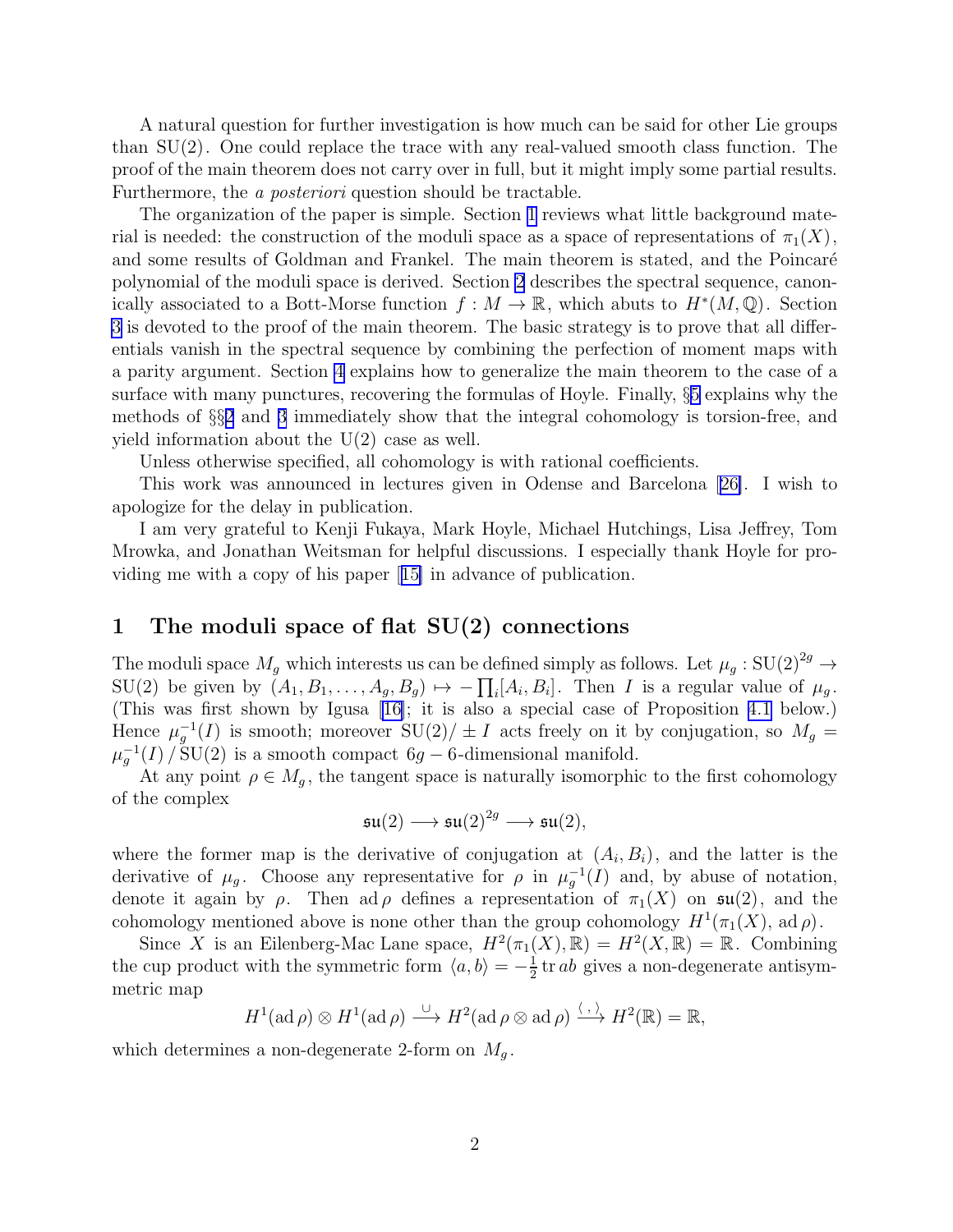#### <span id="page-2-0"></span> $(1.1)$  Theorem (Goldman). This 2-form is closed.

Thus  $M_q$  becomes a symplectic manifold. Goldman's original proof of this theorem [\[9](#page-13-0)] used infinite-dimensional quotients in the style of Atiyah and Bott. Since then, purely algebraic, finite-dimensional proofs have been provided by Karshon[[19\]](#page-13-0) and Weinstein [\[27\]](#page-14-0); see also Guruprasad et al. [\[12\]](#page-13-0).

Now let  $f: M_g \to [-1, 1]$  be given by  $(A_i, B_i) \mapsto \frac{1}{2}$  tr  $A_g$ , which is well-defined since the trace is conjugation-invariant. Then U(1) acts on  $f^{-1}(-1,1)$  as follows. If  $A_g \neq \pm I$ , then there is a unique homomorphism  $\phi : U(1) \to SU(2)$  such that  $A_g \in \phi({\text{Im }z > 0})$ . Let  $\lambda \cdot (A_i, B_i) = (A_1, B_1, \ldots, A_g, B_g \cdot \phi(\lambda)).$ 

(1.2) Proposition (Goldman). This action preserves the symplectic form, and it has moment map  $-i$  arccos f.

See Kirwan[[20\]](#page-13-0) for the definition of a moment map, and Goldman[[10\]](#page-13-0) and Jeffrey-Weitsman[[17\]](#page-13-0) for a proof.

If the U(1)-action were global on  $M_q$ , the following result [\[8](#page-13-0)] would immediately imply that arccos f was perfect.

(1.3) Theorem (Frankel). The moment map of a  $U(1)$ -action on a compact symplectic manifold (times i) is a perfect Bott-Morse function.

In the present case, however, the U(1)-action on  $f^{-1}(-1,1)$  does not extend over  $f^{-1}(\pm 1)$ , and arccos f is not even differentiable there. Nevertheless, the following theorem is true, and will be proved in §[3.](#page-4-0)

#### (1.4) Main Theorem. The map f is a perfect Bott-Morse function on  $M_q$ .

To see what this means concretely, let us identify the critical submanifolds and their indices, assuming for the moment that  $f$  is a Bott-Morse function.

(1.5) The critical submanifolds of f. First, let  $S_1 = f^{-1}(-1)$ . As the absolute minimum of f,  $S_1$  is of course a critical submanifold. It is exactly the locus where  $A_q = -I$ ; hence  $B_g$  may be arbitrary, and the product of the first  $g-1$  commutators must be  $-I$ , so  $S_1 = (\mu_{g-1}^{-1}(I) \times \text{SU}(2))/\text{SU}(2)$ . The natural projection  $\pi : S_1 \to M_{g-1}$  makes  $S_1$  into an SU(2)-bundle over  $M_{q-1}$ . This is an adjoint, not a principal bundle, so it may have a section without being trivial. Indeed,  $B<sub>g</sub> = I$  determines such a section; hence the Euler class vanishes and so by the Gysin sequence  $H^*(S_1) = V \oplus \tau V$ , where  $V = \pi^* H^*(M_{g-1})$ and  $\tau \in H^3(S_1)$  is the Poincaré dual of the locus where  $B_g = I$ . As the absolute minimum,  $S_1$  of course has index 0.

Exactly the same is true of  $S_3 = f^{-1}(1)$ , except that it is the absolute maximum of f, the locus where  $A_g = I$ , and hence has index equal to its codimension, which is 3.

Within  $f^{-1}(-1,1)$ , on the other hand, the critical points of f coincide with those of arccos f, the moment map for the U(1)-action. They are therefore exactly the fixed points of that action, and hence are represented by 2g-tuples  $(A_i, B_i) \in SU(2)^{2g}$  that are conjugate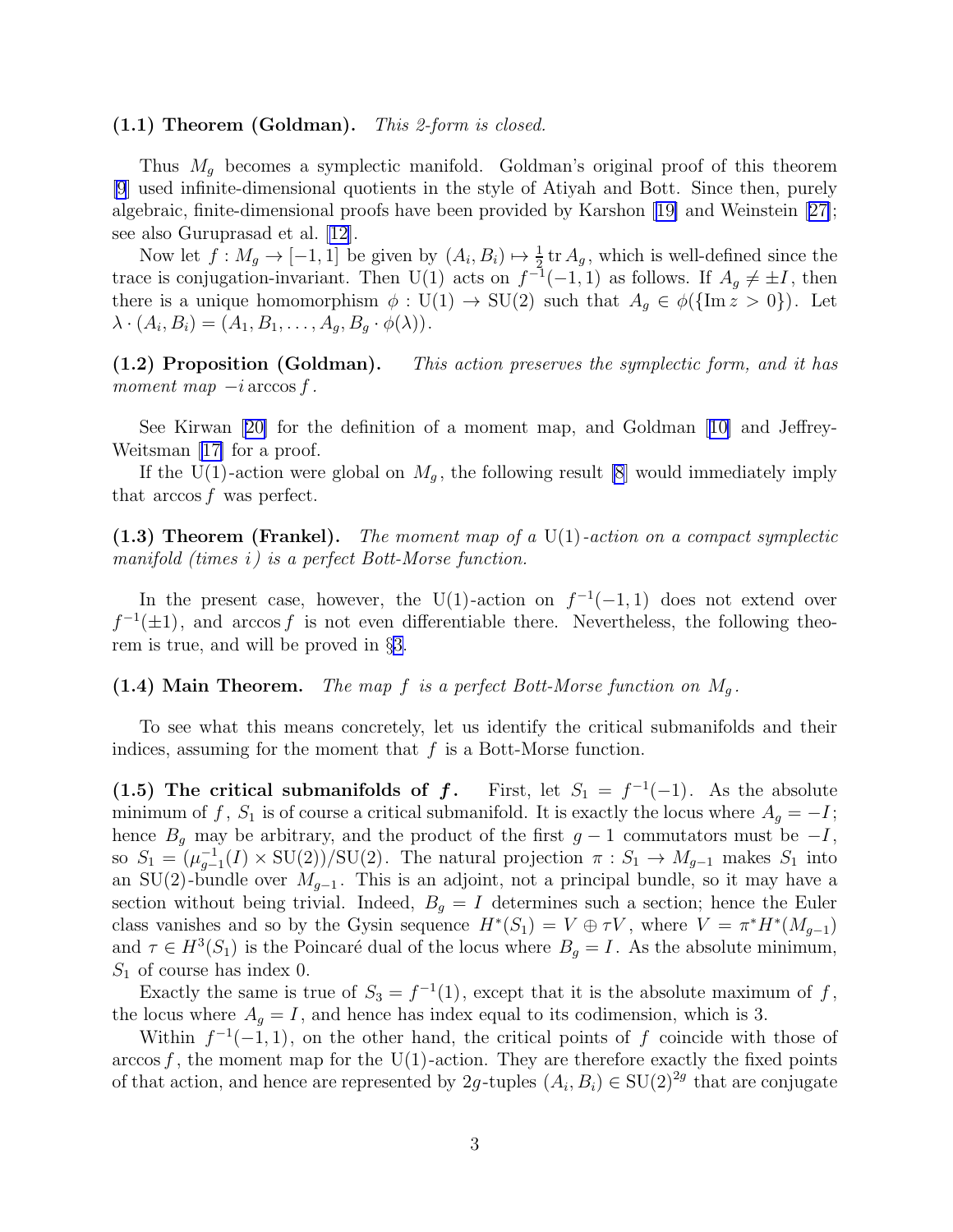<span id="page-3-0"></span>to  $(A_1, B_1, \ldots, A_g, B_g \cdot \phi(\lambda))$  for all  $\lambda \in U(1)$ . It is straightforward to check that these are all conjugate to  $2g$ -tuples such that

$$
A_g = \left( \begin{array}{cc} i & 0 \\ 0 & -i \end{array} \right), \ B_g = \left( \begin{array}{cc} 0 & 1 \\ -1 & 0 \end{array} \right),
$$

and the remaining  $A_i$  and  $B_i$  are diagonal. Hence the only other critical value is  $\frac{1}{2}$ tr  $A_g$ , which is 0, and the corresponding critical set  $S_2$  is a 2g − 2-torus. Because there is an involution  $A_g \mapsto -A_g$  on  $M_g$  changing the sign of f, the index of  $S_2$  must be half the rank of its normal bundle, or  $2g - 2$ .

Incidentally,  $S_1$  and  $S_3$  are empty when  $g = 1$ , and everything is empty when  $g = 0$ , but these special cases will not affect our arguments.

The main theorem therefore implies the so-called Harder-Narasimhan formula.

(1.6) Corollary. The Poincaré polynomial of  $M<sub>g</sub>$  is

$$
P_t(M_g) = \frac{(1+t^3)^{2g} - t^{2g}(1+t)^{2g}}{(1-t^2)(1-t^4)}.
$$

*Proof.* Since  $M_0$  is empty,  $P_t(M_0) = 0$  as desired. It follows from the theorem and the discussion above that

$$
P_t(M_g) = P_t(S_1) + t^3 P_t(S_3) + t^{2g-2} P_t(S_2)
$$
  
= 
$$
(1+t^3)^2 P_t(M_{g-1}) + t^{2g-2} (1+t)^{2g-2}.
$$

This gives a recursion for  $P_t(M_q)$ , which is satisfied by the formula.  $\mathbf{\mathcal{F}}$ 

# 2 The spectral sequence of a Bott-Morse function

Let M be a compact manifold and  $f : M \to \mathbb{R}$  a Bott-Morse function, that is, a smooth function whose critical set is a disjoint union of submanifolds on whose normal bundles the Hessian is nondegenerate. For  $f$  to be perfect is clearly equivalent to the vanishing of all differentials in the spectral sequence described below.

The set of critical values of f is finite, so the critical set of f is a disjoint union of submanifolds  $S_1, S_2, \ldots, S_n \subset M$  such that f is constant on each  $S_i$  and  $f(S_i) < f(S_j)$  for  $i < j$ . Choose  $x_j \in \mathbb{R}$  satisfying  $x_0 < f(S_1) < x_1 < f(S_2) < x_2 < \cdots < f(S_n) < x_n$  and let  $U_j = f^{-1}(x_0, x_j)$ , so that M is filtered by open sets  $\emptyset = U_0 \subset U_1 \subset \cdots \subset U_n = M$ . The complex of singular chains on  $M$  is then filtered by the support of the chain:

$$
0 = C_*(U_0) \subset C_*(U_1) \subset \cdots \subset C_*(U_n) = C_*(M).
$$

Moreover, this filtration is preserved by the differential.

Taking duals yields a cofiltration on the group of cochains, which is also preserved by the differential. This is exactly the raw material needed to construct a spectral sequence,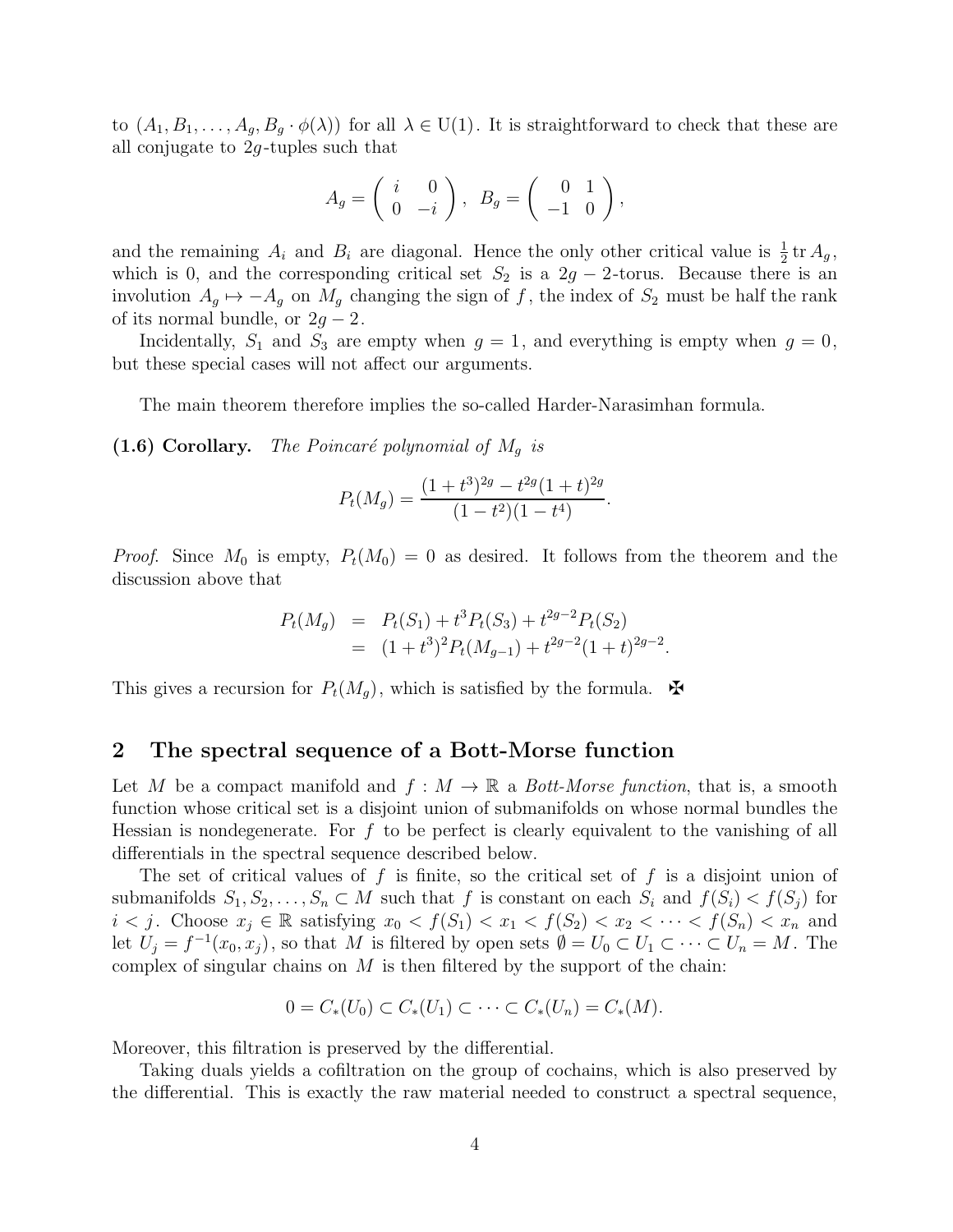<span id="page-4-0"></span>and the whole machine runs smoothly. Except that everything is dualized because of the cofiltration, it is just as described by Bott & Tu [\[7](#page-12-0)]. As in their equation (14.3), there is a short exact sequence

$$
0 \longrightarrow B \longrightarrow A \stackrel{\pi}{\longrightarrow} A \longrightarrow 0
$$

where  $A = \bigoplus_j C^*(U_j)$  and  $\pi: C^*(U_j) \to C^*(U_{j-1})$  is the restriction of cochains. This leads to an exact couple

$$
\bigoplus_{\substack{\kappa \\ \bigoplus H^*(U_j, U_{j-1})}} H^*(U_j)
$$

whose derived couples abut to  $H^*(M)$ . On the other hand, the Morse lemma implies that up to homotopy,  $U_j$  is a CW complex obtained from  $U_{j-1}$  by attaching, along its boundary, the disc bundle  $E_i$  associated to the *negative normal bundle* consisting of the negative definite subspaces of the Hessian of f on  $S_j$ . So by excision,  $H^*(U_j, U_{j-1}) \cong H^*(E_j, \partial E_j)$ .

On the other hand, suppose that  $S_j$  and  $E_j$  are orientable for each j, and choose orientations. Then the cup product with the Thom class induces the Thom isomorphism  $H^*(E_j, \partial E_j) \cong H^*(S_j)$ . The spectral sequence then can be regarded as a sequence of differentials  $d_1, d_2, \ldots$  where  $d_1 : \bigoplus H^*(S_j) \to \bigoplus H^*(S_j)$  and  $d_{i+1} : H^*(d_i) \to H^*(d_i)$ .

By the definition of the differentials of an exact couple, the first differential  $d_1$  is the direct sum of maps  $H^*(S_j) \to H^*(S_{j+1})$  induced by the upper part of the following diagram.

$$
(2.1) \tH^*(S_j) \tH^*(U_j, U_{j-1})
$$
  
\t $H^*(U_{j+1}) \to H^*(U_j) \to H^*(U_{j+1}, U_j)$   
\t $H^*(U_{j+2}, U_{j+1}) \tH^*(S_{j+2})$   
\t $H^*(S_{j+2})$ 

Here all the maps are induced by inclusion, except the diagonal arrows, which are Thom isomorphisms.

An element of  $H^*(S_j)$  is thus in the kernel of the first differential if and only if it maps to  $0 \in H^*(U_{j+1}, U_j)$ . By exactness of the middle row, it comes from some element of  $H^*(U_{j+1}),$ and its image in  $H^*(S_{j+2})$  is the value of the second differential.

The higher differentials can now be described in the same manner, applying the argument of the previous paragraph inductively.

The contents of this section go back to Bott[[5\]](#page-12-0).

### 3 Proof of the main theorem

Let  $M_g$  and  $f : M_g \to \mathbb{R}$  be as in §[1](#page-1-0). To prove the main theorem, we will show first that f is a Bott-Morse function, then that it is perfect. The former task is accomplished with three lemmas; the latter will occupy the remainder of the section.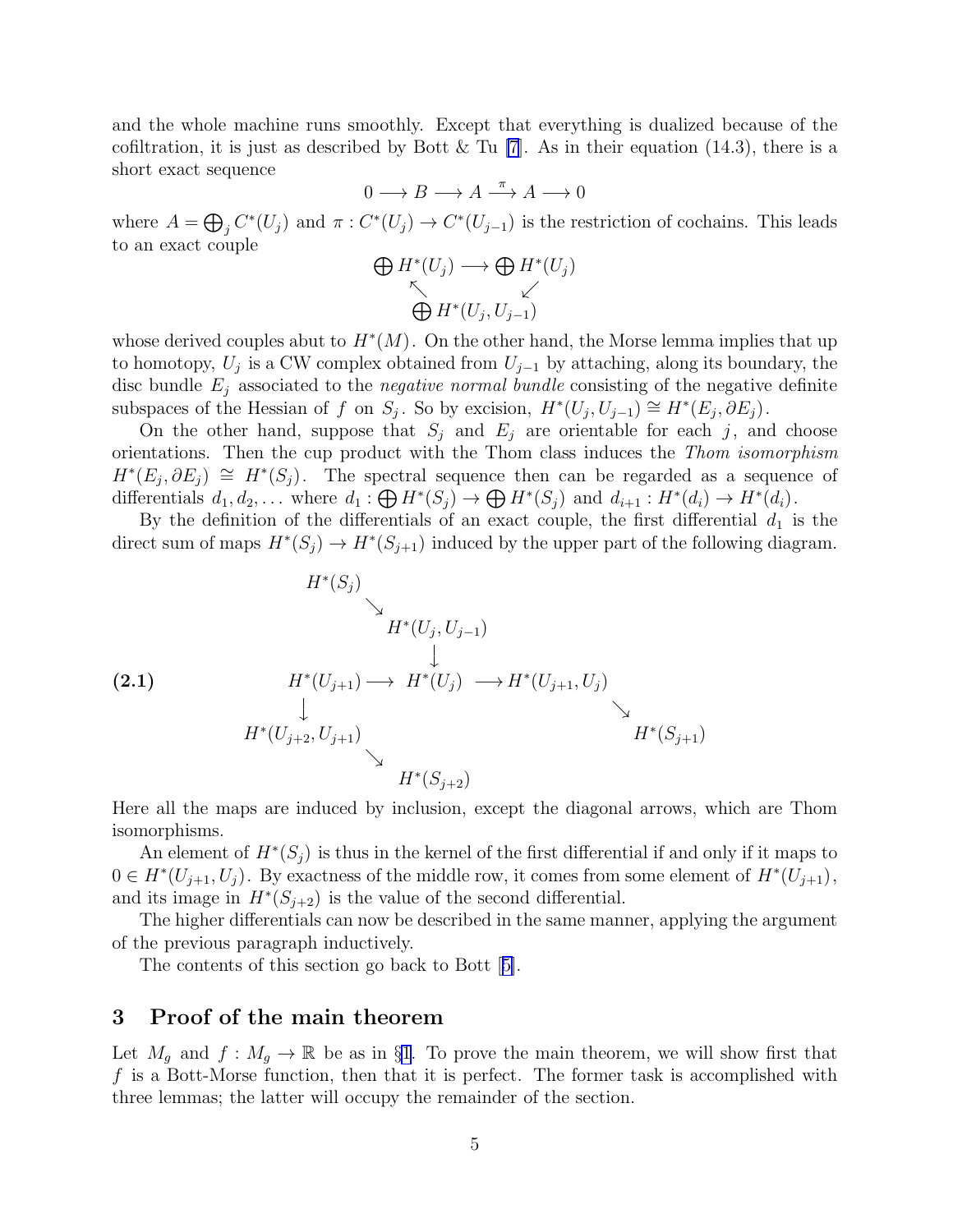<span id="page-5-0"></span>(3.1) Lemma. For  $g \ge 2$ , the map  $\mu_g^{-1}(I) \to \text{SU}(2) \times \text{SU}(2)$  given by  $(A_i, B_i) \mapsto (A_g, B_g)$ is a submersion at the locus where  $A_q = \pm I$ .

*Proof.* This means that the infinitesimal map ker  $D\mu_q \to \mathfrak{su}(2) \times \mathfrak{su}(2)$  induced by projection of  $SU(2)^{2g}$  on the last two factors is surjective when  $A_g = \pm I$ . Direct computation shows that in this case,

$$
D\mu_g(a_1,\ldots,b_g) = D\mu_{g-1}(a_1,\ldots,b_{g-1}) + D\mu_1(a_g,b_g).
$$

But as mentioned before, I is a regular value of  $\mu_{g-1}$ . Hence  $D\mu_{g-1}$  is surjective, so there exist  $(a_i, b_i) \in \text{ker } D\mu_g$  having any desired values for  $a_g$  and  $b_g$ .  $\mathbf{\tilde{H}}$ 

 $(3.2)$  Lemma. There is an SU(2)-equivariant diffeomorphism between a neighborhood of  $S_1 \subset \mu_g^{-1}(I)$  and a neighborhood of

$$
\mu_{g-1}^{-1}(I) \times \{-I\} \times \text{SU}(2) \subset \mu_{g-1}^{-1}(I) \times \text{SU}(2) \times \text{SU}(2),
$$

identifying the map of the previous lemma with the projection on the last two factors. Likewise for  $S_3$  if  $\{I\}$  is substituted for  $\{-I\}$ .

Proof. This follows immediately from the previous lemma using the equivariant version of the tubular neighborhood theorem for submanifolds[[2](#page-12-0), I Thm. 2.1.1] and the inverse function theorem.  $\mathbf{\mathbf{\Phi}}$ 

#### (3.3) Lemma. The function f is a Bott-Morse function.

Proof. By definition, we need to show that the Hessian on the normal bundle to every critical submanifold is nondegenerate. By Frankel's result, Theorem [1.3,](#page-2-0) arccos  $f$  is a Bott-Morse function on  $f^{-1}(-1,1)$ , and hence so is f. Therefore the Hessian of  $S_2$  is nondegenerate. In a neighborhood of  $S_1$ , f is locally the composite with the diffeomorphism from Lemma 3.2 of the trace map on the first  $SU(2)$  factor. But if  $SU(2)$  is identified with the 3-sphere of unit quaternions, then the trace map is simply a linear projection, whose Hessian at  $\pm I$ is certainly nondegenerate. Hence the Hessian of f is nondegenerate on  $S_1$ . The case of  $S_3$ is similar.  $\mathbf{\Psi}$ 

(3.4) The symplectic cut  $\hat{M}_g$ . It remains to show that f is perfect. As a first step towards this goal, we construct a slight modification of  $M<sub>q</sub>$  on which the U(1)-action becomes global and hence the moment map is perfect. Take the 2-sphere  $S^2$  with the standard U(1)-action given by rotation, and normalize the moment map so that its image is  $\left[-\frac{2}{3}\right]$  $\frac{2}{3}, \frac{2}{3}$  $\frac{2}{3}$ . Then let  $\hat{M}_g$  be the symplectic quotient of  $f^{-1}(-1,1) \times S^2$  by the diagonal U(1)-action. Thisis a simple example of a *symplectic cut* of  $M<sub>g</sub>$ , as introduced by Lerman [[21](#page-13-0)]. As a set, it is just  $f^{-1}[-\frac{2}{3}]$  $\frac{2}{3}, \frac{2}{3}$  $\frac{2}{3}$  with the U(1)-orbits in  $f^{-1}(-\frac{2}{3})$  $(\frac{2}{3})$  and  $f^{-1}(\frac{2}{3})$  $\frac{2}{3}$ ) collapsed to points. However, the symplectic cut construction shows that it is a symplectic manifold and that the residual  $U(1)$ -action is Hamiltonian. Since this action is globally defined, its moment map  $\hat{f}: \hat{M}_g \to \left[-\frac{2}{3}\right]$  $\frac{2}{3}, \frac{2}{3}$  $\frac{2}{3}$  is perfect. It again has three critical submanifolds  $\hat{S}_1, \hat{S}_2$ , and  $\hat{S}_3$ .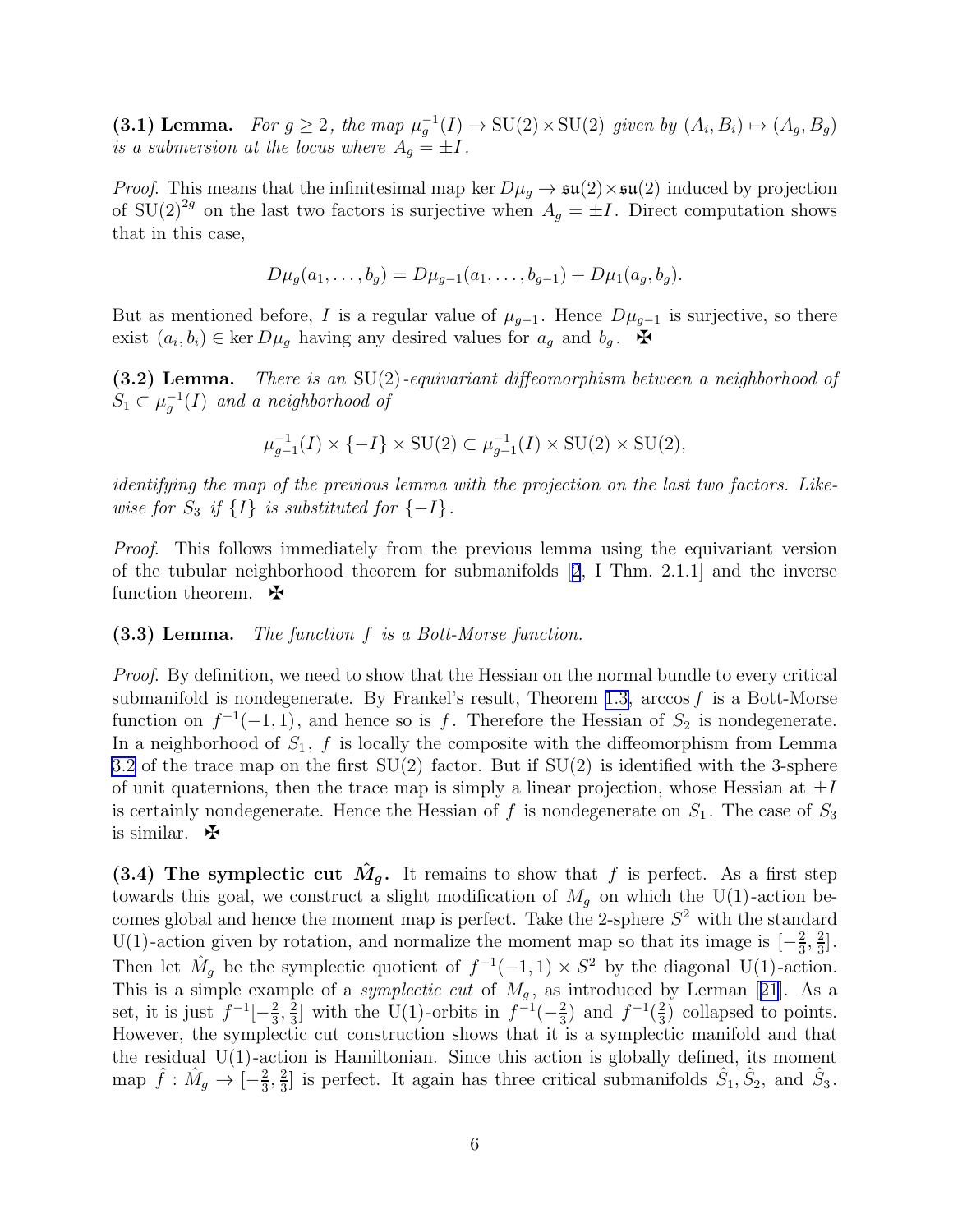<span id="page-6-0"></span>Of these,  $\hat{S}_2 = S_2$  obviously. However,  $\hat{S}_1$  and  $\hat{S}_3$  are  $S^2 \times S^2$ -bundles over  $M_{g-1}$ ; this follows from Lemma [3.2.](#page-5-0)

Filter  $M_g$  by the open subsets  $U_0 = f^{-1}(-\frac{3}{2})$  $\frac{3}{2}, -\frac{3}{2}$  $(\frac{3}{2}), U_1 = f^{-1}(-\frac{3}{2})$  $\frac{3}{2}, -\frac{1}{2}$  $(\frac{1}{2}), U_2 = f^{-1}(-\frac{3}{2})$  $\frac{3}{2}, \frac{1}{2}$  $(\frac{1}{2})$ , and  $U_3 = f^{-1}(-\frac{3}{2})$  $\frac{3}{2}$ ,  $\frac{3}{2}$  $(\frac{3}{2})$ , so that

$$
\emptyset = U_0 \subset U_1 \subset U_2 \subset U_3 = M_g.
$$

The machinery of §[2](#page-3-0) then produces a spectral sequence abutting to  $H^*(M_g)$ . We need to show that all the differentials are zero. Since there are only three nonzero terms in the cochain filtration, only the first two differentials can possibly be nonzero.

As shown in §[2,](#page-3-0) the first differential is the direct sum of the maps  $H^*(S_1) \to H^*(S_2)$ and $H^*(S_2) \to H^*(S_3)$  induced by the upper route in the diagram ([2.1\)](#page-4-0). We will consider these maps separately.

 $(3.5)$  The map  $H^*(S_1) \rightarrow H^*$  $(S_2)$ . As seen in [\(1.5](#page-2-0)),  $H^*(S_1) = V \oplus \tau V$ , where  $\tau \in H^3$  is Poincaré dual to the locus where  $B_g = I$ , and  $V = \pi^* H^*(M_{g-1})$ . The map  $H^*(S_1) \to H^*(S_2)$  accordingly splits into two maps  $V \to H^*(S_2)$  and  $\tau V \to H^*(S_2)$ ; we will show that each of these vanishes.

Let  $U_1' = f^{-1}(-\frac{2}{3})$  $\frac{2}{3}, -\frac{1}{2}$  $\frac{1}{2}$ ). Then  $U'_1 \subset U_1$ , but there is also a natural inclusion  $U'_1 \subset \hat{U}_1$ , where  $\hat{U}_1 = \hat{f}^{-1}(-\frac{3}{2})$  $\frac{3}{2}, -\frac{1}{2}$  $\frac{1}{2}$ ). It then follows from Lemma [3.2](#page-5-0) that the hexagon in the diagram below commutes. Here the maps of the second column are the Thom isomorphisms, which in this case are simply induced by retractions, and those of the first column are induced by the fiber bundle projections.

$$
H^*(S_1) \longrightarrow H^*(U_1)
$$
  
\n
$$
H^*(M_{g-1}) \longrightarrow H^*(S_1) \longrightarrow H^*(U'_1) \longrightarrow H^*(U'_2, U'_1) \longrightarrow H^*(S_2)
$$
  
\n
$$
H^*(\hat{S}_1) \longrightarrow H^*(\hat{U}_1)
$$

On the other hand, if  $U_2' = f^{-1}(-\frac{2}{3})$  $\frac{2}{3}, \frac{1}{2}$  $\frac{1}{2}$ , then by excision  $H^*(U'_2, U'_1) = H^*(U_2, U_1)$ . The map  $V \to H^*(S_2)$  in question is therefore the upper route in the diagram. However, the map  $H^*(\hat{S}_1) \to H^*(S_2)$  induced by the lower route is a component of  $\hat{d}_1$ , the differential for  $\hat{M}_g$ , which vanishes since  $\hat{f}$  is perfect. Hence the map  $V \to H^*(S_2)$  must vanish.

For the second component, the map  $\tau V \to H^*(S_2)$ , this argument no longer works. Instead, we resort to a parity argument.

There is a symplectomorphism  $\rho : M_q \to M_q$  induced by a half-twist of the gth handle of the surface X. Explicitly, it is given by  $A_g \mapsto A_g B_g A_g^{-1} B_g^{-1} A_g^{-1}$  and  $B_g \mapsto A_g B_g^{-1} A_g^{-1}$ , with all other coordinates remaining fixed. This fixes  $f$  and hence preserves all of the sets discussed above. It acts as an involution on  $S_1$ , preserving the projection to  $M_{g-1}$  and the locus where  $B<sub>g</sub> = I$ , but reversing orientation. It therefore takes  $\tau$  to  $-\tau$ , so it acts as  $-1$ on  $\tau V$ . On the other hand, it fixes  $S_2$ , so it acts trivially on  $H^*(S_2)$ .

A more subtle point is that  $\rho^*$  commutes with the Thom isomorphism  $H^*(U_2, U_1) \to$  $H^*(S_2)$ . This follows from the Morse lemma provided that  $\rho$  preserves the orientation of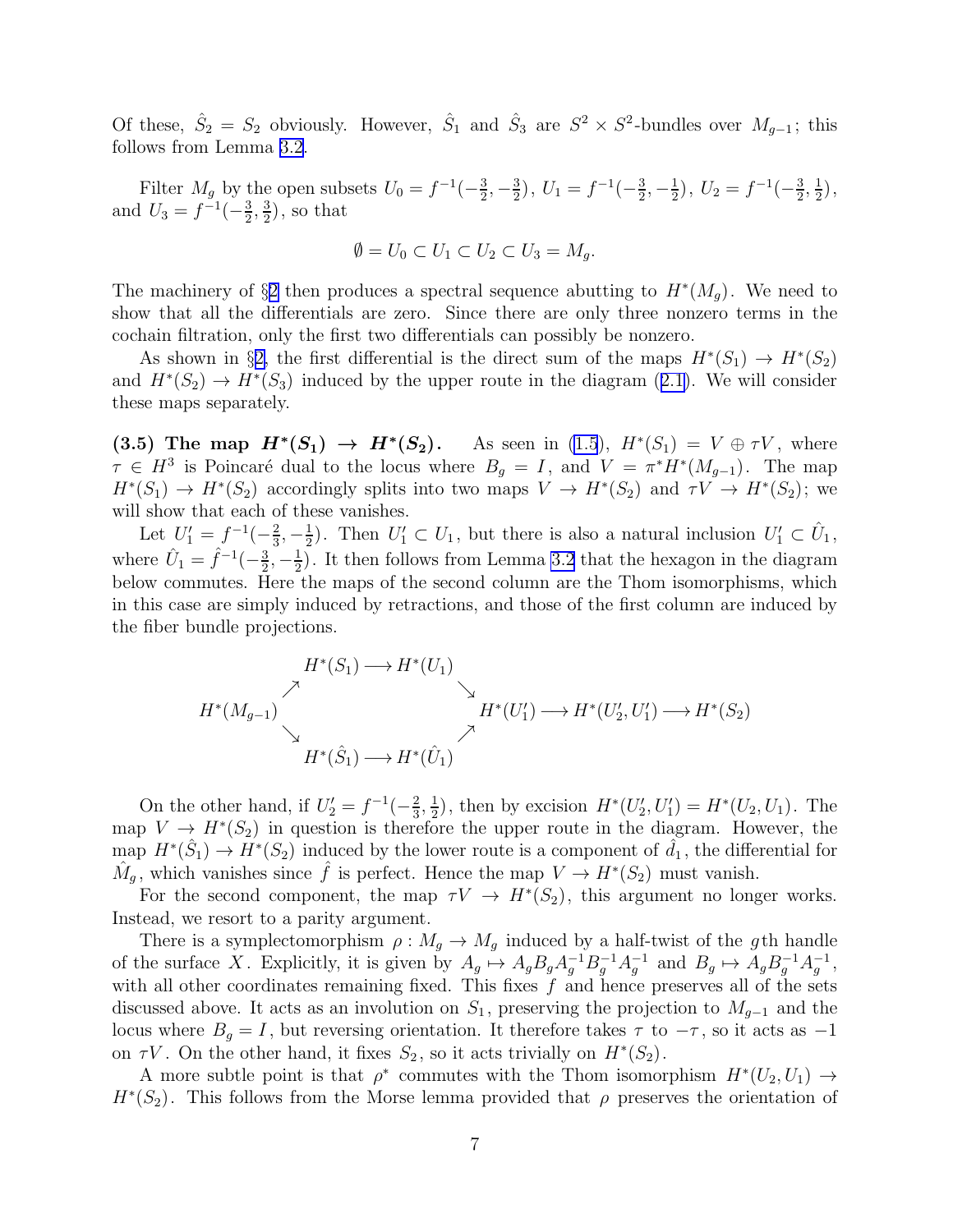<span id="page-7-0"></span>the negative normal bundle. Of course,  $\rho$  will not preserve every Riemannian metric, so it may not preserve the corresponding negative normal bundle. But it does commute with the  $U(1)$ -action: this can be verified directly, or deduced from the fact that it preserves f and the symplectic form. If a suitable metric is chosen—for example, one equivalent near  $S_2$  to a  $U(1)$ -invariant flat product metric on the normal bundle, via the equivariant symplectic tubular neighborhood theorem—then its negative normal bundle is the −1 -weight space for the U(1)-action on  $TM_g|_{S_2}$ . This subbundle, and its natural orientation coming from the U(1)-action, are therefore preserved by  $\rho$ .

Any element of  $\tau V$  is therefore acted on as  $-1$  in the first entry, and hence in the last entry, of the sequence of natural maps

$$
H^*(S_1) \longrightarrow H^*(U_1) \longrightarrow H^*(U_2, U_1) \longrightarrow H^*(S_2).
$$

Its image in  $H^*(S_2)$  must therefore be zero.

(3.6) The map  $H^*(S_2) \to H^*(S_3)$ . This map is handled exactly like the previous one. The fact that  $\tilde{f}$  is perfect implies the vanishing of the component  $H^*(S_2) \to \tau V$ . Indeed, there is a diagram

$$
H^*(S_2) \longrightarrow H^*(U_2, U_1) \longrightarrow H^*(U_2) \longrightarrow H^*(U_2') \longrightarrow H^*(U_2') \longrightarrow H^*(\hat{U}_3', \hat{U}_2') \longrightarrow H^*(\hat{S}_3) \longrightarrow H^*(M_{g-1})
$$

where  $U_3' = f^{-1}(-\frac{2}{3})$  $\frac{2}{3}, \frac{3}{2}$  $(\frac{3}{2}), \hat{U}'_3 = \hat{f}^{-1}(-\frac{2}{3})$  $\frac{2}{3}, \frac{3}{2}$  $\frac{3}{2}$ , and the final column consists of push-forwards. It commutes because the map  $H^*(U_2') \to H^*(S_3)$  can be interpreted as restriction to  $f^{-1}(\frac{1}{3})$  $\frac{1}{3}$ , which is a sphere bundle over  $S_3$ , followed by push-forward by projection, and similarly for  $H^*(U_2') \to H^*(\hat{S}_3)$ . But the push-forward  $H^*(S_3) \to H^*(M_{g-1})$  is projection on the factor  $\tau V$ .

On the other hand, the parity argument implies the vanishing of the component  $H^*(S_2) \to$ V. Indeed, we have already seen that  $\rho^*$  commutes with all of the arrows between  $H^*(S_2)$ and  $H^*(U_3, U_2)$  in the above diagram. However, the Thom isomorphism  $H^*(U_3, U_2) \to$  $H^*(S_3)$  does not commute with  $\rho^*$ . Rather, the two composites differ by a sign. This is because  $\rho$  reverses the orientation of  $S_3$ , but not of the open set  $U_3$ ; after all, it is a symplectomorphism. It therefore reverses the orientation of the normal bundle to  $S_3$ , so it acts as  $-1$  on the Thom class. Since any class in  $H^*(S_2)$  is acted on trivially by  $\rho$ , its image in  $H^*(S_3)$  must therefore be acted on as  $-1$ , so its component in V must vanish.

 $(3.7)$  The map  $H^*(S_1) \rightarrow H^*$ At this point we have shown that the first differential vanishes. The second differential is therefore the map  $H^*(S_1) \to H^*(S_3)$  given by taking  $j = 1$  in the description of  $\S2$ , and it suffices to show that this also vanishes. This time, since both  $H^*(S_1)$  and  $H^*(S_3)$  split as  $V \oplus \tau V$ , the differential splits into four components.

Of these, the component  $V \to \tau V$  vanishes by the perfect argument. Simply note that, since  $H^*(U_3, U_2) = H^*(U'_3, U'_2)$  by excision, a prime may be added to every set in the middle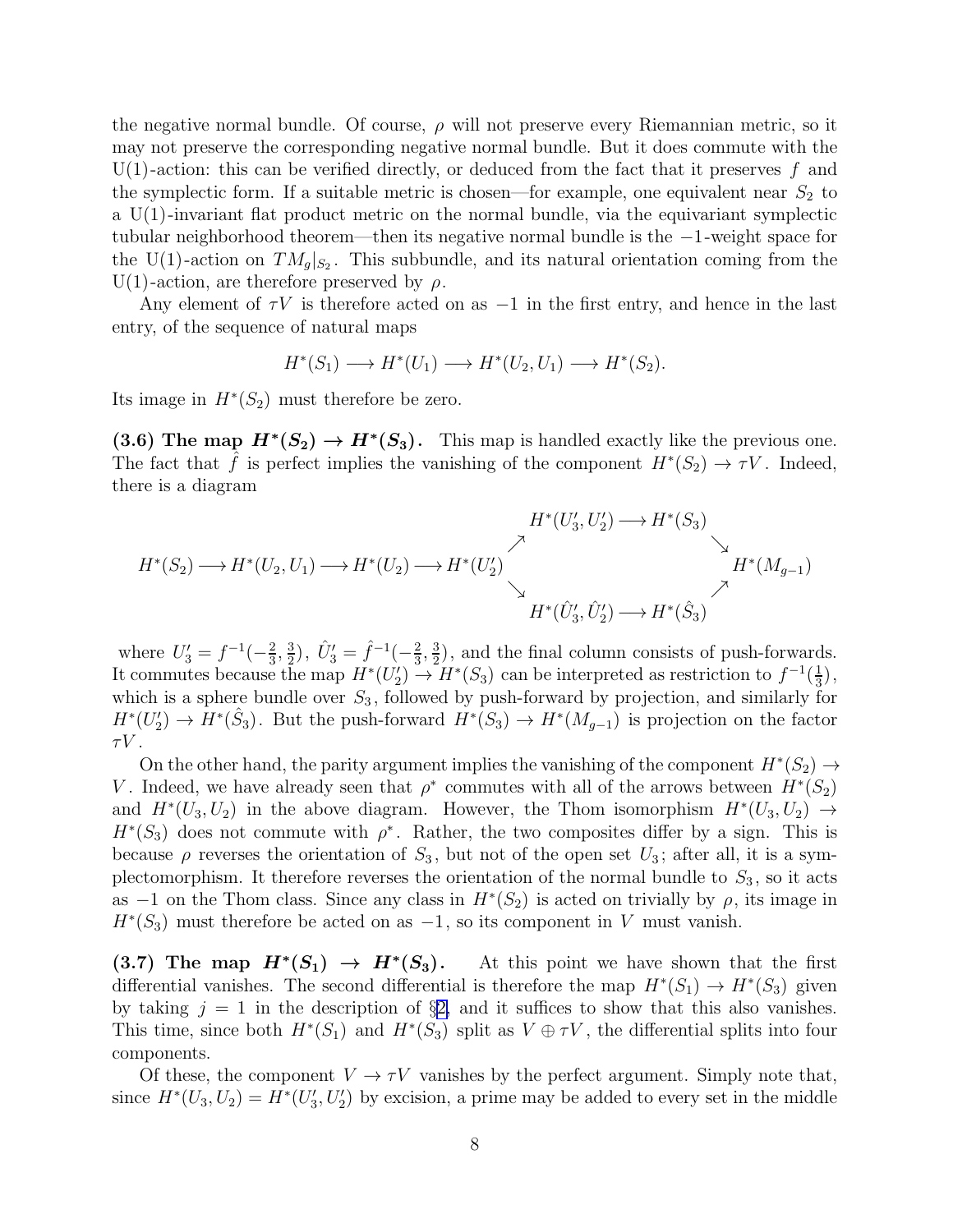<span id="page-8-0"></span>row of([2.1\)](#page-4-0) without changing the differential. Then graft on the hexagonal diagrams of  $(3.5)$  $(3.5)$  and  $(3.6)$  and argue as before.

On the other hand, the component  $V \to V$  vanishes by the parity argument. Indeed, suppose that a class in  $H^*(S_1)$  belongs to the component V, so that it is invariant under  $\rho^*$ . Then the same is true of its image in  $H^*(U_1)$ . Since the differential  $H^*(S_1) \to H^*(S_2)$ vanishes, this lifts to a class  $u \in H^*(U_2)$ . Now u may not be invariant under  $\rho^*$ , but the equivariance of the middle row of [\(2.1](#page-4-0)) implies that  $\rho^*u = u + v$ , where v is a class in the image of  $H^*(U_2, U_1)$ . Since the differential  $H^*(S_2) \to H^*(S_3)$  vanishes, the image of v in  $H^*(U_3, U_2)$  must be zero. Hence u maps to a class in  $H^*(U_3, U_2)$  invariant under  $\rho^*$ . Its image in  $H^*(S_3)$  is therefore anti-invariant as in [\(3.6](#page-7-0)), so its component in V vanishes.

Likewise, the component  $\tau V \to \tau V$  vanishes by the same parity argument, with the roles of invariance and anti-invariance interchanged.

This leaves only one of the four components, namely the map  $\tau V \to V$ . Now  $\tau$  is the restriction to  $S_1$  of a global class  $\tau \in H^3(M_g)$ , namely the Poincaré dual of the locus where  $B_g = I$ . Furthermore, the differential  $d_2$  is a module homomorphism over  $H^*(M_g)$ . Indeed, multiplication by a class such as  $\tau$  clearly commutes with the natural maps shown as horizontal and vertical arrows in [\(2.1](#page-4-0)). It is therefore compatible with the lifting from  $H^*(U_1)$  to  $H^*(U_2)$ : given a lifting  $u \in H^*(U_2)$  of a class  $w \in H^*(U_1)$ ,  $\tau u$  is a lifting of  $\tau w$ . And it is compatible with the Thom isomorphisms, since they are simply given by the cup product with the Thom class. Consequently, for any  $v \in V$ ,  $d_2(\tau v) = \tau d_2(v)$ , but  $d_2(v)$  has already been shown to vanish. This completes the proof of the main theorem.

# 4 The case of additional punctures

As promised in the introduction, the main theorem goes through for flat  $SU(2)$  connections on a surface  $X$  with more than one puncture. The proof is essentially the same. However, it is necessary to generalize the background material of §[1](#page-1-0) to the case of additional punctures.

So let  $p_1, \ldots, p_n$  be distinct points in X, let  $t_1, \ldots, t_n \in [0,1]$ , let  $\Gamma_1, \ldots, \Gamma_n \subset \text{SU}(2)$  be the conjugacy classes in SU(2) containing diag( $e^{i\pi t_j}, e^{-i\pi t_j}$ ), and let  $M_{g,n}$  denote the moduli space of flat SU(2) connections on X, or rather on  $X\backslash \{p_1,\ldots,p_n\}$ , having holonomy around  $p_j$  in  $\Gamma_j$ . Of course  $M_{g,n}$  depends on the choice of the  $t_j$ .

In analogy with §[1,](#page-1-0)  $M_{g,n}$  can be described as follows. Let  $\mu_{g,n} : SU(2)^{2g} \times \prod_{j=1}^n \Gamma_j \to$ SU(2) be given by

$$
\mu_{g,n}(A_1, B_1, A_2, B_2, \ldots, A_g, B_g, C_1, \ldots, C_n) = \Big(\prod_{i=1}^g [A_i, B_i]\Big) \Big(\prod_{j=1}^n C_j\Big).
$$

Then  $M_{g,n} = \mu_{g,n}^{-1}(I)/SU(2)$ .

(4.1) Proposition. For  $J \subset \{1,\ldots,n\}$ , let  $\kappa_J = \frac{1}{2}$  $\frac{1}{2} \Big( \sum_{j \in J} t_j - \sum_{j \notin J} t_j \Big)$ . Then  $\mu_{g,n}$  has  $I \in SU(2)$  as a critical value if and only if for some  $J, \kappa_J \in \mathbb{Z}$ .

*Proof.* The derivative of  $\mu_{g,n}$  at  $(A_i, B_i, C_j)$  is a map  $D\mu_{g,n} : \mathfrak{su}(2)^{2g} \oplus \bigoplus_j T_{C_j} \Gamma_j \to \mathfrak{su}(2)$ .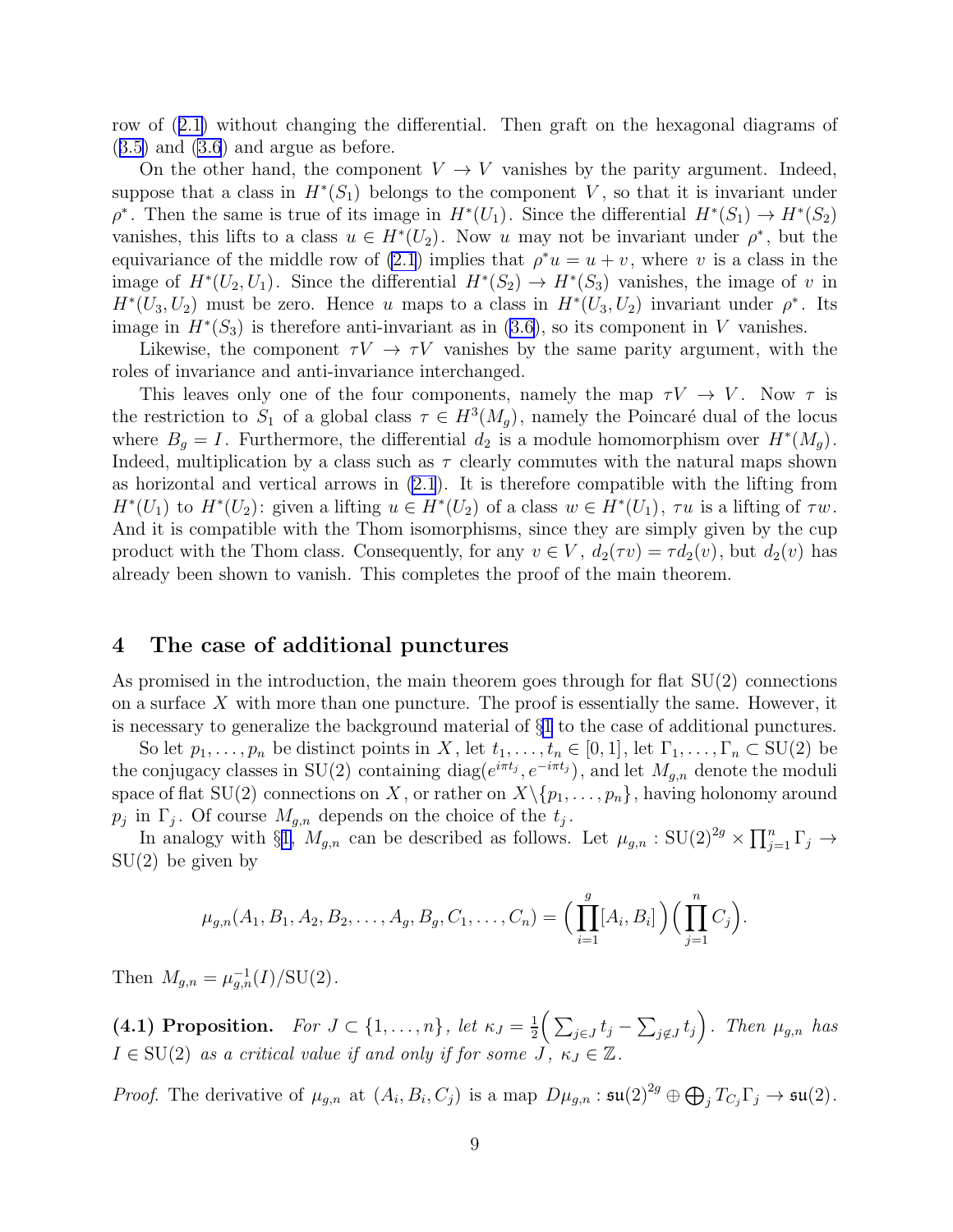<span id="page-9-0"></span>A direct calculation shows that

$$
D\mu_{g,n}(a_i, b_i, c_j) = \text{ad}\left(\prod_{j=1}^n C_j\right)^{-1} D\mu_{g,0}(a_i, b_i) + D\mu_{0,n}(c_j)
$$
  
= 
$$
\sum_{i=1}^g \text{ad}\left(\prod_{k>i} [A_k, B_k] \prod_{j=1}^n C_j\right)^{-1} \text{ad } B_i A_i \left( (\text{ad } B_i^{-1} - 1) a_i + (1 - \text{ad } A_i^{-1}) b_i \right)
$$
  
+ 
$$
\sum_{j=1}^n \text{ad}\left(\prod_{\ell > j} C_\ell\right)^{-1} c_j.
$$

Suppose first that  $g = 0$ . Any  $c_j \in T_{C_j} \Gamma_j$  is of the form  $(1 - \text{ad } C_j^{-1}) d_j$  where  $d_j \in \mathfrak{su}(2)$ . A further computation shows that

$$
D\mu_{0,n}(c_j) = \sum_{j=1}^{n-1} \left( \text{ad}\left(\prod_{k>j} C_k\right)^{-1} - 1\right) (d_{j+1} - d_j).
$$

This fails to be surjective if and only if for all j, the image of ad $\left(\prod_{k> j} C_k\right)^{-1} - 1$  is the same, which holds if and only if all  $\prod_{k>j} C_k$  commute, which holds if and only if all  $C_j$  commute, since  $\prod_{j=1}^n C_j = I$ . The  $C_j$  may then be simultaneously diagonalized to  $diag(e^{\pm i\pi t_j}, e^{\mp i\pi t_j})$ . Let J be the set of j for which the plus sign holds in the first factor. Then the stated condition on the  $t_i$  holds.

For  $g > 0$ , the presence of the term  $(\text{ad }B_i^{-1} - 1) a_i + (1 - \text{ad }A_i^{-1}) b_i$  in the formula above shows that if  $D\mu_{g,n}$  is not surjective, then  $A_i$  and  $B_i$  must commute for each i. This brings us back to the case  $g = 0$ .

The case studied before was that of one puncture with  $t_1 = 1$ . Without loss of generality we may assume that, if we are not in this case, then each  $t_i \in (0, 1)$ . Indeed, those j with  $t_i = 0$  or 1 can be eliminated from the construction above without changing it, unless there are an odd number of j with  $t_j = 1$ . In the latter case one can multiply some other  $C_j$ , say  $C_1$ , by  $-I$ , and change  $t_1$  to  $1-t_1$ .

Suppose that the  $t_j$  are so chosen that Proposition [4.1](#page-8-0) is false, and I is a regular value. Then  $M_{g,n}$  is smooth. A symplectic form on  $M_{g,n}$  has been constructed by Guruprasad etal. [[12\]](#page-13-0). Moreover, if  $f: M_{g,n} \to [-1,1]$  and a U(1)-action on  $f^{-1}(-1,1)$  are defined just as in §[1,](#page-1-0) ignoring the extra  $C_i$  variables, then Audin shows [\[3\]](#page-12-0) that this action is again symplectic with moment map  $-i$  arccos f.

(4.2) The critical submanifolds of  $f$ . The critical submanifolds of f are classified just asin ([1.5\)](#page-2-0). First, there are  $f^{-1}(-1)$  and  $f^{-1}(1)$ , both of which are SU(2)-bundles over  $M_{q-1,n}$  with vanishing Euler class. These are actually empty in certain cases when  $g=1$ , but the main theorem will still hold even then.

The remaining critical points are again fixed points of the  $U(1)$ -action. It is straightforward to check that these are all conjugate to  $2g + n$ -tuples such that

$$
A_g = \begin{pmatrix} e^{-i\pi\kappa} & 0 \\ 0 & e^{i\pi\kappa} \end{pmatrix}, \ B_g = \begin{pmatrix} 0 & 1 \\ -1 & 0 \end{pmatrix},
$$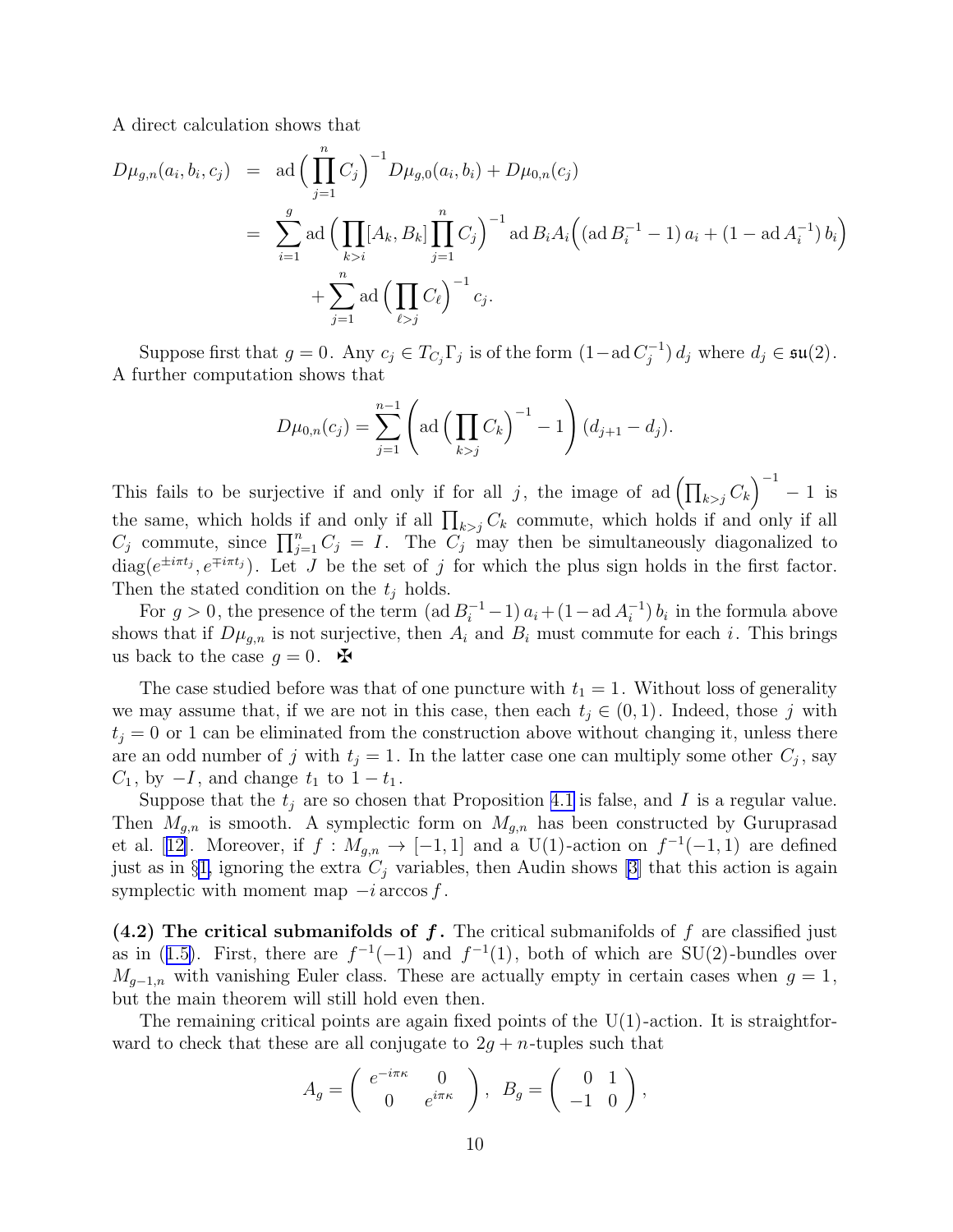and the remaining  $A_i$ ,  $B_i$ , and  $C_j$  are all diagonal. For  $i < g$ , the  $A_i$  and  $B_i$  are free to move in the 1-parameter subgroup of diagonal matrices, but each  $C_j$  is in a fixed conjugacy class distinct from  $\pm I$  and so must equal diag( $e^{\pm i\pi t_j}, e^{\mp i\pi t_j}$ ). Let J be the set of those j for which the upper sign holds. The constraint imposed by  $\mu$  then implies that  $\kappa = \kappa_J$ , as defined in Proposition [4.1.](#page-8-0) The critical submanifolds in  $f^{-1}(-1, 1)$  therefore consist of a disjoint union of  $2^n$  tori of dimension  $2g - 2$ .

(4.3) Theorem. The map f is a perfect Bott-Morse function on  $M_{g,n}$ .

Proof. The proof is similar to that of the main theorem. We indicate only the points where it must be modified.

First of all, the three lemmas at the beginning of §[3](#page-4-0) go through unchanged, except that the formula in the proof of Lemma [3.1](#page-5-0) gets replaced by

$$
D\mu_{g,n} = D\mu_{g-1,n} + \text{ad}\left(\prod_j C_j\right)^{-1} D\mu_{1,0}.
$$

Suppose that  $f^{-1}(\pm 1) \neq \emptyset$ , since the result follows directly from Theorem [1.3](#page-2-0) otherwise. Write the set of critical points as a disjoint union of submanifolds  $S_1, \ldots, S_N$  so that

$$
-1 = f(S_1) < f(S_2) < \cdots < f(S_{N-1}) < f(S_N) = 1.
$$

Ifthere are no coincidences between the values of  $\kappa_J$  obtained in ([4.2\)](#page-9-0) for different J, then N will equal  $2^n + 2$ . Otherwise some of the  $S_i$  will be disjoint unions of tori. The Morse indices of the components may vary, so the Thom class will be inhomogeneous, but this makes no difference.

Since there are N critical values, only the first  $N-1$  differentials in the spectral sequence can possibly be nonzero. By induction suppose all differentials before  $d_k$  vanish. If  $1 < i <$  $k + i < n$ , then the component  $H^*(S_i) \to H^*(S_{k+i})$  of  $d_k$  vanishes because  $-i$  arccos f is a moment map there. The component  $H^*(S_1) \to H^*(S_{k+1})$  is handled as in [\(3.5](#page-6-0)), except that in the parity argument, the  $\rho$ -equivariance of the long exact sequence of the relative cohomologyof the pair  $(U_{i+1}, U_i)$  must be applied inductively as in ([3.7\)](#page-7-0) to show that the differential preserves the  $-1$ -weight space. Likewise the component  $H^*(S_{N-k}) \to H^*(S_N)$ is handled as in [\(3.6](#page-7-0)). Finally, if  $k = N - 1$ , then  $d_k : H^*(S_1) \to H^*(S_N)$  is handled as in  $(3.7)$  $(3.7)$ .  $\mathbf{\ddot{H}}$ 

This leads to a formula for the Betti numbers of  $M_{g,n}$  as soon as the Morse indices of the critical tori are computed. At this point our approach meets the route taken by Hoyle [\[15](#page-13-0)]. From a lengthy trigonometric computation, he deduced the following formula.

(4.4) Lemma (Hoyle). For any  $J \subset \{1, \ldots, n\}$ , the index of the critical torus associated to J is  $2g + 2n - 2|J| + 4|\kappa_J|$ .

Therefore, the Poincaré polynomials of  $M_{g,n}$  satisfy the recursion

$$
P_t(M_{g,n}) = P_t(S_1) + t^3 P_t(S^3) + (1+t)^{2g-2} \sum_J t^{2(g+n-|J|+2[\kappa_J])}
$$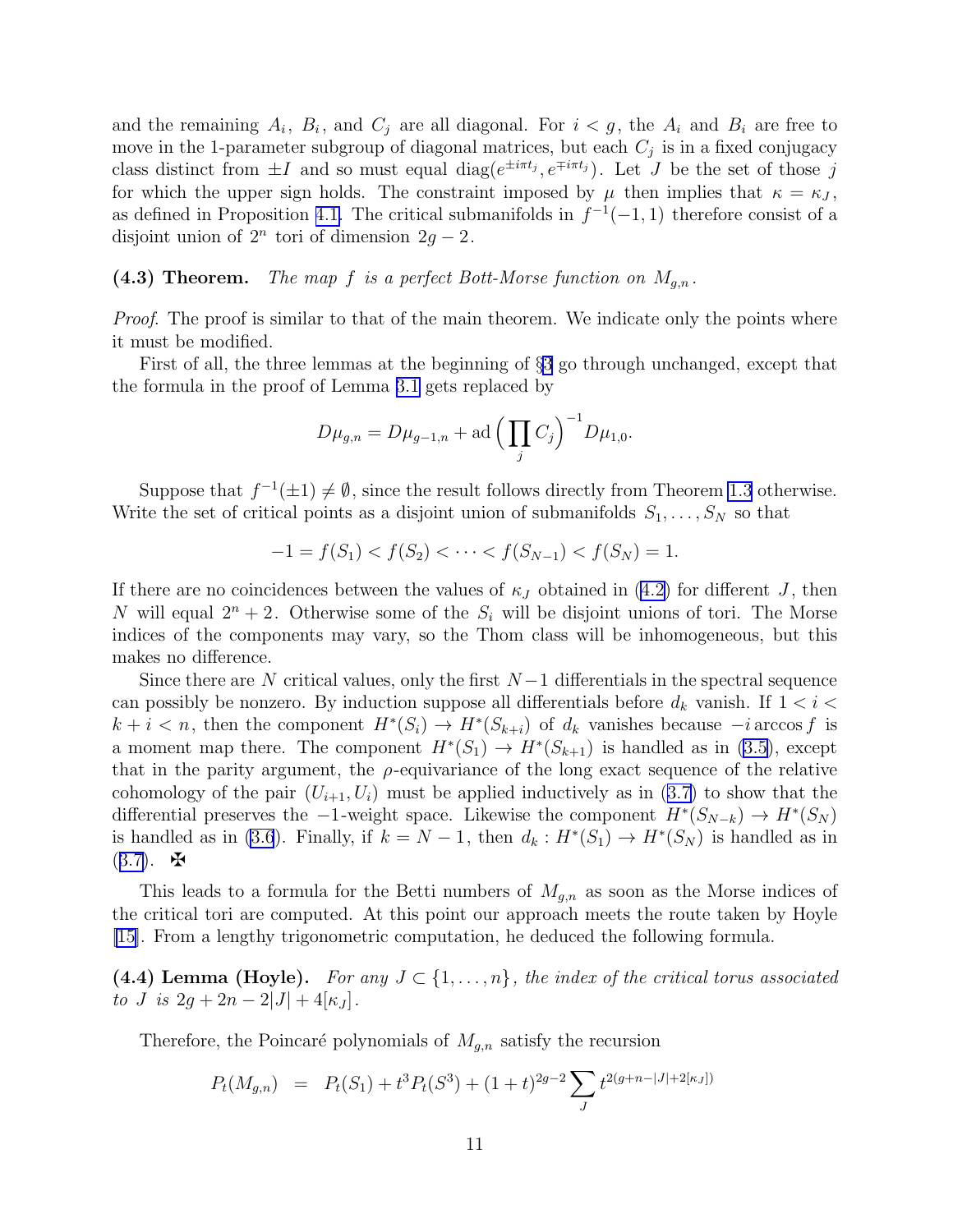$$
= (1+t^3)^2 P_t(M_{g-1,n}) + (t+t^2)^{2g-2} \sum_J t^{2(n+1-|J|+2[\kappa_J])}.
$$

<span id="page-11-0"></span>This immediately implies the following.

(4.5) Corollary. The Poincaré polynomial of  $M_{g,n}$  satisfies

$$
P_t(M_{g,n}) = (1+t^3)^{2g} P_t(M_{0,n}) + \frac{(1+t^3)^{2g} - (t+t^2)^{2g}}{(1-t^2)(1-t^4)} \sum_J t^{2(n+1-|J|+2[\kappa_J])}.
$$

From this, one can obtain an explicit expression for  $P_t(M_{g,n})$  by substituting Hoyle's formula for  $P_t(M_{0,n})$ .

(4.6) Remark. Assuming the Harder-Narasimhan formula, the recursion in the genus could also be proved by algebro-geometric methods. Here is a sketch of the argument. By a theoremof Mehta-Seshadri [[22\]](#page-13-0),  $M_{g,n}$  may be regarded as a moduli space of vector bundles over X with parabolic structure at each  $p_j$ . If  $t_n = 1$  but the remaining  $t_j$  are small, then  $M_{g,n}$  is a  $(\mathbb{CP}^1)^{n-1}$ -bundle over  $M_g$  for  $g > 0$ , so the recursion holds in this case. For general  $t_j$ , choose a path in  $[0,1]^n$  connecting  $(t_1, \ldots t_n)$  to the previous special case in such a way that for any point on the path,  $\kappa_J \in \mathbb{Z}$  for at most one  $J \subset \{1, \ldots, n\}$ . Then the moduli spaces on either side of each such point are related by a blow-up and blow-down centered on a disjoint union of tori [\[4](#page-12-0), [25\]](#page-13-0). It can be checked that this alters the Betti numbers in a way which preserves the recursion. Unlike the Morse approach, however, this algebraic approach gives no insight about why the recursion holds.

### 5 Some final remarks

Many other cheerful facts about  $M_{g,n}$  can be deduced from the argument used to prove the main theorem. Let us mention two of them.

#### (5.1) Proposition. The integral cohomology of  $M_{g,n}$  is torsion-free.

*Proof.*When  $g = 0$ , then Hoyle [[15\]](#page-13-0) exhibits a Hamiltonian circle action on  $M_{0,n}$  whose fixed points are isolated except for two copies of  $M_{0,n-1}$ . By induction we may suppose these are torsion-free, and Frankel [\[8,](#page-13-0) Cor. 1] then shows that  $M_{0,n}$  is torsion-free.

Now suppose  $g > 0$  and consider again the Bott-Morse function f. The spectral sequence of §2 works equally well with integral cohomology. Everything in the proof of the main theorem goes through, except that the differentials over  $\mathbb Z$  might take nonzero values in the torsion part of  $H^*(S_2, \mathbb{Z})$  or  $H^*(S_3, \mathbb{Z})$ . But  $S_2$  is a torus, so it is certainly torsion-free, and  $S_1$  and  $S_3$  may be assumed torsion-free by induction on g.  $\mathbf{\mathbf{\Phi}}$ 

(5.2) Proposition. Let  $(\mathbb{Z}/2)^{2g}$  act on  $M_{g,n}$  by

 $(\delta_i, \epsilon_i) \cdot (A_i, B_i, C_j) = ((-1)^{\delta_i} A_i, (-1)^{\epsilon_i} B_i, C_j).$ 

Then the induced action on  $H^*(M_{g,n}, \mathbb{Q})$  is trivial.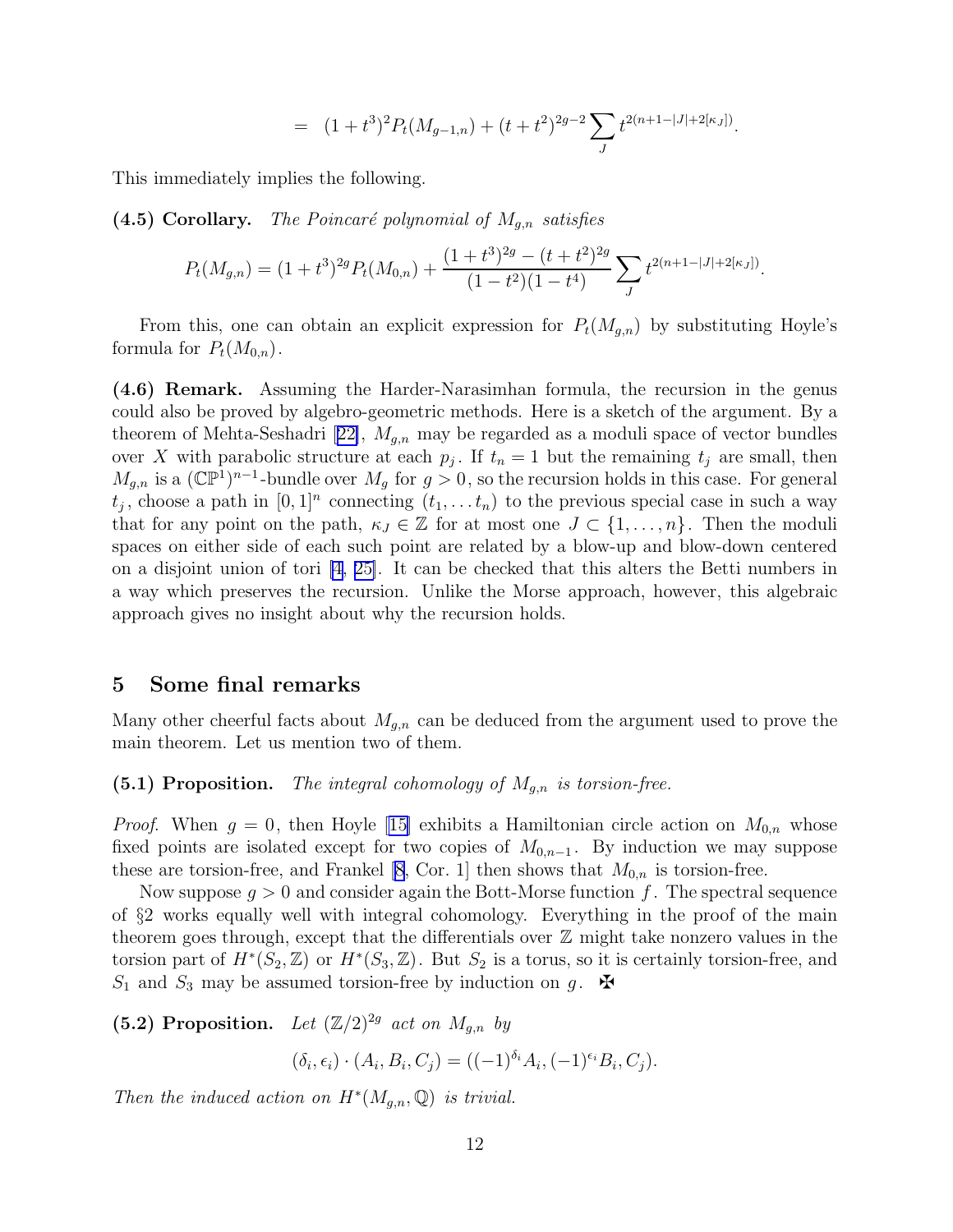<span id="page-12-0"></span>*Proof.* The action of  $(\mathbb{Z}/2)^{2g-2}$  on the first  $2g-2$  factors preserves the U(1)-action, the map f and so on. The whole proof of the main theorem can therefore be  $(\mathbb{Z}/2)^{2g-2}$ -graded. But since  $(\mathbb{Z}/2)^{2g-2}$  acts trivially on  $\tau$  and on  $H^*(S_2)$ , by induction the whole grading is trivial. Hence  $(\mathbb{Z}/2)^{2g-2}$  acts trivially on  $H^*(M_{g,n})$ .

The last two factors are really no harder. After all, the choice of an ordering on the handles of  $X$  was arbitrary. For example, the argument still works if  $f$  is replaced by 1  $\frac{1}{2}$  tr  $A_1$ , and so on.  $\blacktriangleright$ 

The value of this last result is to relate the cohomology of  $M_{g,n}$  to that of the corresponding moduli space of flat U(2) connections. Let  $\tilde{M}_{g,n}$  be the moduli space of flat U(2) connections on  $X \setminus \{p_1, \ldots, p_n\}$  with holonomy around  $p_j$  in the conjugacy class  $\Gamma_j$ . Just as  $M_{g,n}$  was,  $\tilde{M}_{g,n}$  may be described in terms of a map  $\tilde{\mu}_{g,n}$ .

(5.3) Corollary. As rings,  $H^*(\tilde{M}_{g,n}, \mathbb{Q}) \cong H^*(U(1)^{2g}, \mathbb{Q}) \otimes H^*(M_{g,n}, \mathbb{Q})$ .

*Proof.* There is a natural map  $U(1)^{2g} \times M_{g,n} \to \tilde{M}_{g,n}$  given by

$$
(\kappa_i, \lambda_i), (A_i, B_i, C_j) \mapsto (\kappa_i A_i, \lambda_i B_i, C_j).
$$

Indeed,  $\tilde{M}_{g,n} = (\mathrm{U}(1)^{2g} \times M_{g,n})/(\mathbb{Z}/2)^{2g}$ , where  $(\mathbb{Z}/2)^{2g}$  acts diagonally on  $\mathrm{U}(1)^{2g}$  and  $M_{g,n}$ as above. The induced action on  $H^*(U(1)^{2g}, \mathbb{Q})$  is certainly trivial, and the induced action on  $H^*(M_{g,n},\mathbb{Q})$  is trivial by the lemma above. The proof is completed by the result of Grothendieck [\[11\]](#page-13-0) that the rational cohomology ring of a quotient by a finite group is the invariant part of the rational cohomology.  $\mathbf{\mathcal{F}}$ 

Compare Newstead [\[24](#page-13-0)],Harder-Narasimhan [[14](#page-13-0)] and Atiyah-Bott [1] in the case  $n = 0$ .

# References

- [1] M.F. ATIYAH and R. BOTT, The Yang-Mills equations over Riemann surfaces, *Philos. Trans.* Roy. Soc. London Ser. A 308 (1982) 523–615.
- [2] M. AUDIN, The topology of torus actions on symplectic manifolds, Progress in Mathematics 93, Birkhäuser, 1991.
- [3] M. AUDIN, Lectures on gauge theory and integrable systems, in *Gauge theory and symplectic* geometry (J. Hurtubise et al., eds.), Kluwer, 1997.
- [4] H.U. BODEN and Y. HU, Variations of moduli of parabolic bundles, *Math. Ann.* 301 (1995) 539–559.
- [5] R. BOTT, An application of the Morse theory to the topology of Lie-groups, Bull. math. Soc. France 84 (1956) 251–281.
- [6] R. BOTT, Morse theory indomitable, *Publ. I.H.E.S.* 68 (1988) 99–114.
- [7] R. BOTT AND L.W. TU, *Differential forms in algebraic topology*, Graduate Texts in Mathematics 82, Springer-Verlag, 1982.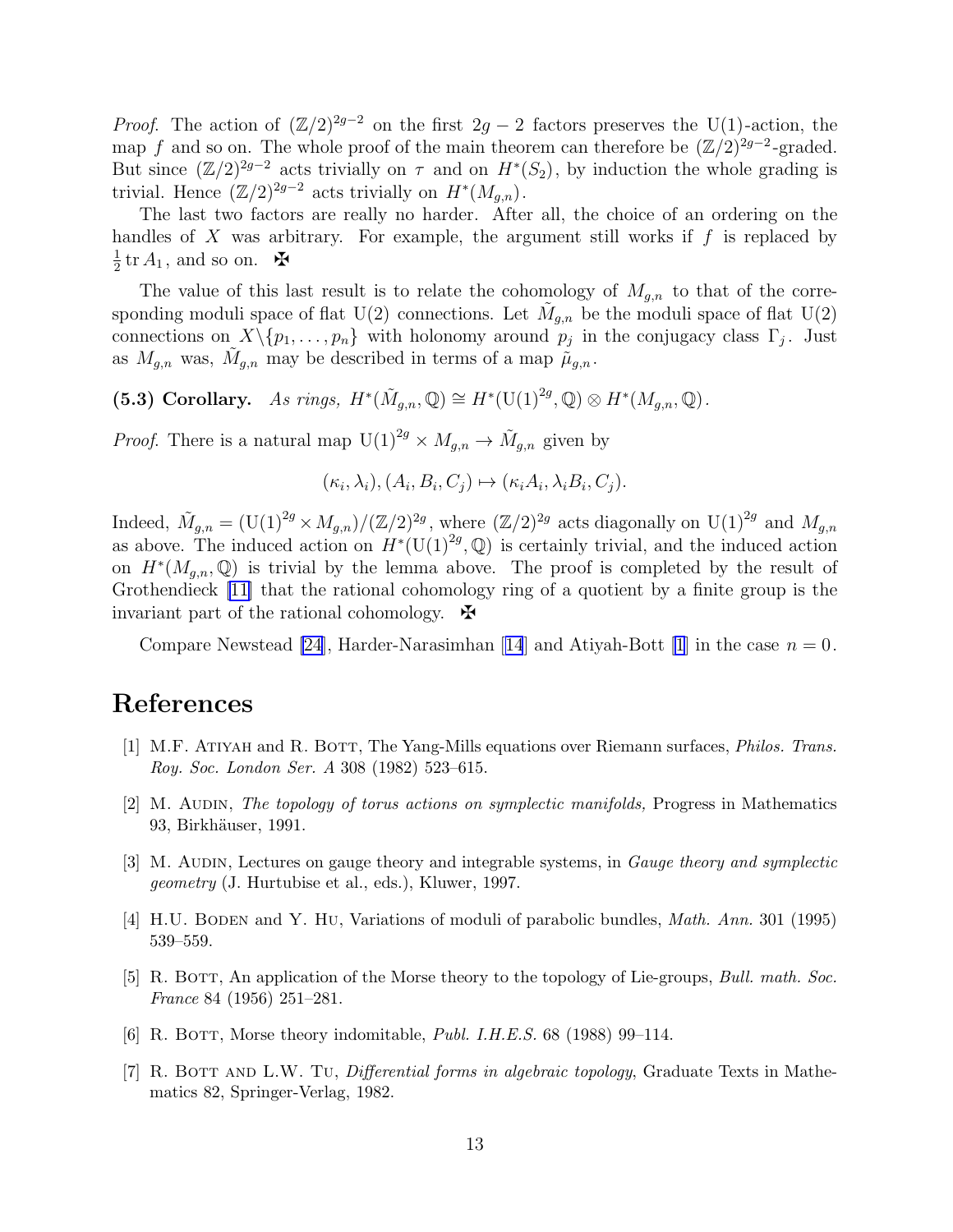- <span id="page-13-0"></span>[8] T. FRANKEL, Fixed points on Kähler manifolds,  $Ann. Math. 70 (1959) 1–8.$
- [9] W. GOLDMAN, The symplectic nature of fundamental groups of surfaces, Adv. in Math. 54 (1984) 200–225.
- [10] W. GOLDMAN, Invariant functions on Lie groups and Hamiltonian flows of surface group representations, Inv. Math. 85 (1986) 263–302.
- [11] A. GROTHENDIECK, Sur quelques points d'algèbre homologique, *Tôhoku Math. J.* 9 (1957) 119–221.
- [12] K. Guruprasad, J. Huebschmann, L. Jeffrey, and A. Weinstein, Group systems, groupoids, and moduli spaces of parabolic bundles, Duke Math. J. 89 (1997) 377–412.
- [13] G. Harder, Eine Bemerkung zu einer Arbeit von P. E. Newstead, J. Reine Angew. Math. 242 (1970) 16–25.
- [14] G. HARDER and M.S. NARASIMHAN, On the cohomology groups of moduli spaces of vector bundles over curves, Math. Ann. 212 (1975) 215–248.
- [15] M. Hoyle, Perfect Morse functions on the moduli space of parabolic bundles, preprint.
- [16] J. Igusa, On a property of commutators in the unitary group, Mem. Coll. Sci. Kyoto Univ. Ser. A 26 (1950) 45–49.
- [17] L.C. Jeffrey and J. Weitsman, Toric structures on the moduli space of flat connections on a Riemann surface: volumes and the moment map,  $Adv. Math. 106 (1994) 151-168$ .
- [18] L.C. Jeffrey and J. Weitsman, A perfect Morse function for the moduli space of flat connections, Compositio Math. 105 (1997) 147–151.
- [19] Y. Karshon, An algebraic proof for the symplectic structure of moduli space, Proc. Amer. Math. Soc. 116 (1992) 591–605.
- [20] F.C. Kirwan, Cohomology of quotients in algebraic and symplectic geometry, Mathematical Notes 31, Princeton, 1984.
- [21] E. Lerman, Symplectic cuts, Math. Res. Lett. 2 (1995) 247–258.
- [22] V.B. Mehta and C.S. Seshadri, Moduli of vector bundles on curves with parabolic structures, Math. Ann. 248 (1980) 205–239.
- [23] M.S. NARASIMHAN and C.S. SESHADRI, Stable and unitary vector bundles on a compact Riemann surface, Ann. Math. 82 (1965) 540–567.
- [24] P.E. Newstead, Topological properties of some spaces of stable bundles, Topology 6 (1967) 241–262.
- [25] M. Thaddeus, Geometric invariant theory and flips, J. Amer. Math. Soc. 9 (1996) 691–723.
- [26] M. Thad DEUS, An introduction to the topology of the moduli space of stable bundles on a Riemann surface, in Geometry and physics (Aarhus, 1995), Lecture Notes in Pure and Appl. Math., 184, Marcel Dekker, 1997.